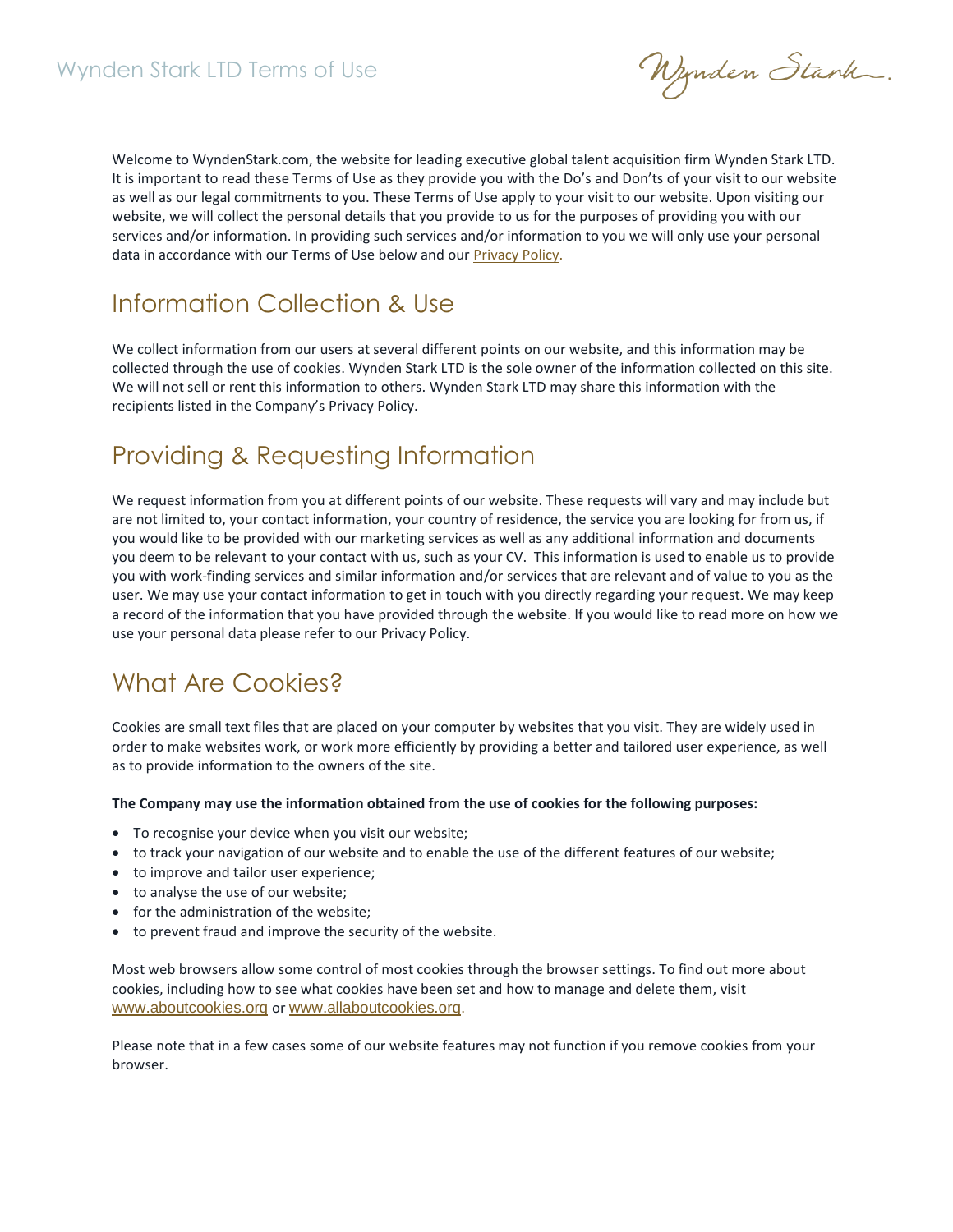Nynden Stank.

## What Cookies Does Wynden Stark LTD Use & Why?

#### **1. "Strictly Necessary Cookies"**

Wynden Stark LTD uses these cookies in order to make our website usable by enabling basic functions like page navigation and access to secure areas of the website. The website cannot function properly without these cookies.

**An example of the use of these cookies include:** Remembering previous actions (e.g. entered text) when navigating back to a page in the same session.

#### **2. "Statistical Cookies"**

We use these cookies to allow us to understand how you as a visitor, interact with our website by collecting and reporting information anonymously. These cookies do not collect personal information; they allocate a number to identify each individual user and the user's navigation route through the site is recorded against that number. These analytics cookies expire at the end of any session.

**Some examples of the use of these cookies include:** Tracking the number of unique visitors who visit Wynden Stark LTD's site in a given period of time, analysing website traffic by geographic region and examining pageview statistics.

#### **3. "Marketing Cookies"**

We use these cookies to track our visitors across the website. These cookies allow us to display content that is relevant and engaging for individual users and creating a much more tailored experience for you.

**An example of the use of these cookies include:** Displaying localised content or content specific to what you have deemed of most value to you

## Log Files

We use IP addresses to create a custom experience for the user, to analyse trends, administer the site, track users' movements, and to gather broad demographic information for aggregate use. In order to do this, we may collect information about your computer, including, where available, your IP address, operating system and browser type. This is statistical information about our users' browsing actions and patterns and is not linked to personally identifiable information.

## Sharing

We may share aggregated demographic information with our clients. This is not linked to any personal information that can identify any individual person.

### Links

This website may from time to time contain links to other external websites. Please be aware that Wynden Stark LTD is not responsible for the privacy practices of such other sites. We encourage you to be aware of this when you leave our site and to read the Privacy Policy and Terms of Use of each and every website that collects personally identifiable information. These Terms of Use applies solely to information collected by the Wynden Stark LTD's website.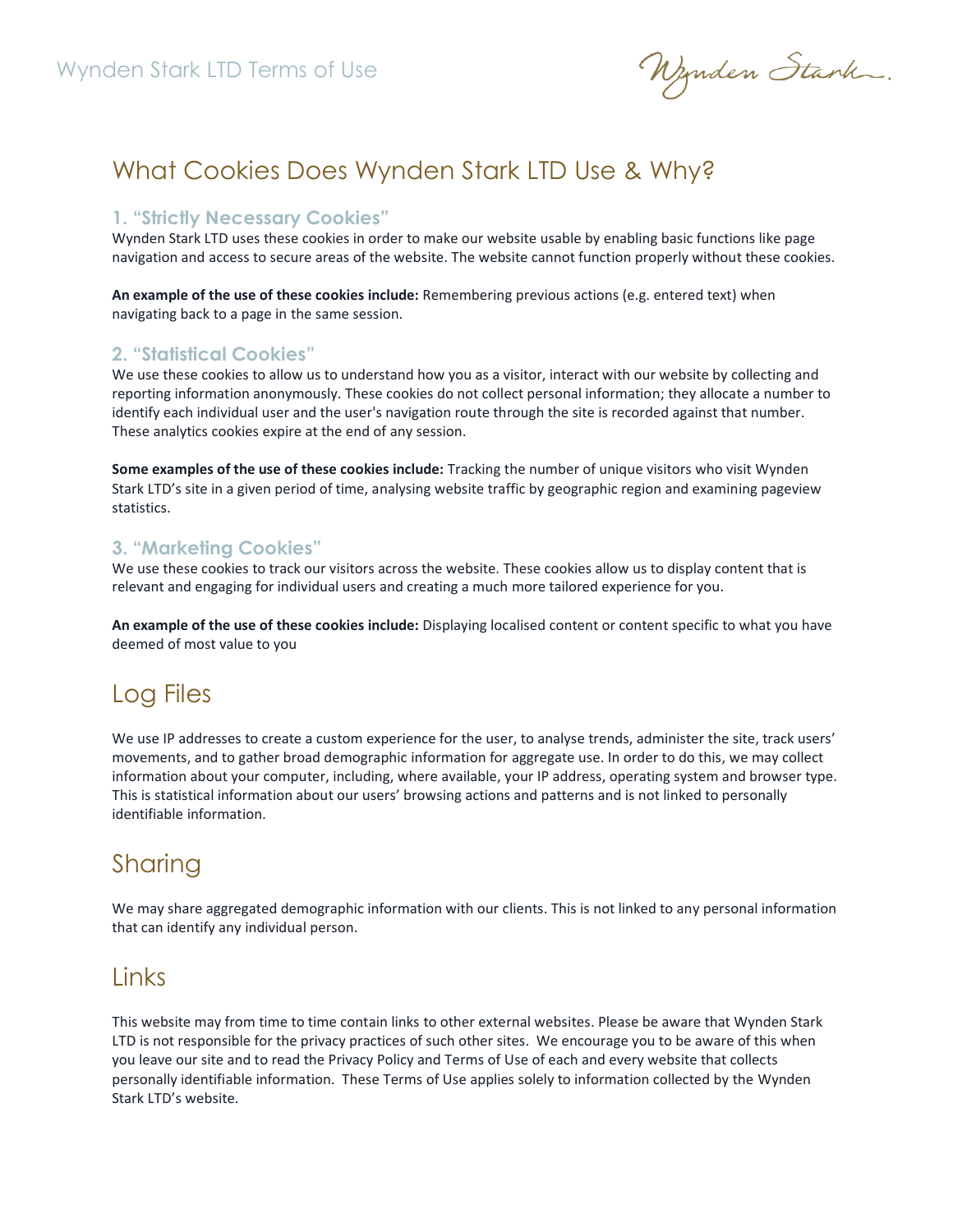### Wynden Stark LTD Terms of Use

Wynden Stank.

## **Security**

We use all reasonable efforts to safeguard your personal information. However, you should be aware that the use of the Internet is not entirely secure and for this reason Wynden Stark LTD cannot guarantee the security or integrity of any personal information which is transferred from you or to you via the Internet.

**If you have any questions about the security at our website, you can send an email to [mydata@gqrgm.com.](mailto:mydata@gqrgm.com)**

# **Contents**

The information on this site has been displayed in good faith but is for general informational purposes only and we cannot be held responsible for any information that may be displayed incorrectly. Save to the extent that such limitation is not permitted by law, neither Wynden Stark LTD or any of its affiliates or employees shall be liable for any loss, damage or expense arising in connection with reliance on information contained on this site, use of or inability to use this site or any site linked to it.

## **Copyright**

All of the content on this website is owned by Wynden Stark LTD. You are permitted to browse this site and to reproduce extracts by way of printing, downloading to a hard disk and by distribution to other people but in all cases, for non-commercial, informational and personal purposes only. No reproduction of any part of this site may be sold or distributed for commercial gain, nor shall it be modified or incorporated in any other work, publication or site. No other licence or right is granted.

## **Trademarks**

All trademarks displayed on this site are either owned or used by Wynden Stark LTD and its affiliates.

## Usage

#### **When using this site you must not;**

- Provide inaccurate, false or misleading information;
- breach any applicable laws, regulations, licences or third-party rights;
- interfere or tamper with the proper working of this site, in particular you must not hack into or disrupt the operation of the site or access without authority or expropriate any system, data or personal information as defined under the data protection law in place at the time of your actions.

## Correcting Personal Information

If you wish to correct any personally identifiable information that you have submitted to us via the website, please contact [mydata@gqrgm.com.](mailto:mydata@gqrgm.com)

# Notification Of Changes

Wynden Stark LTD reserves the right to make changes to these Terms of Use at any time and without prior notice to you. Any changes will be posted to this page.